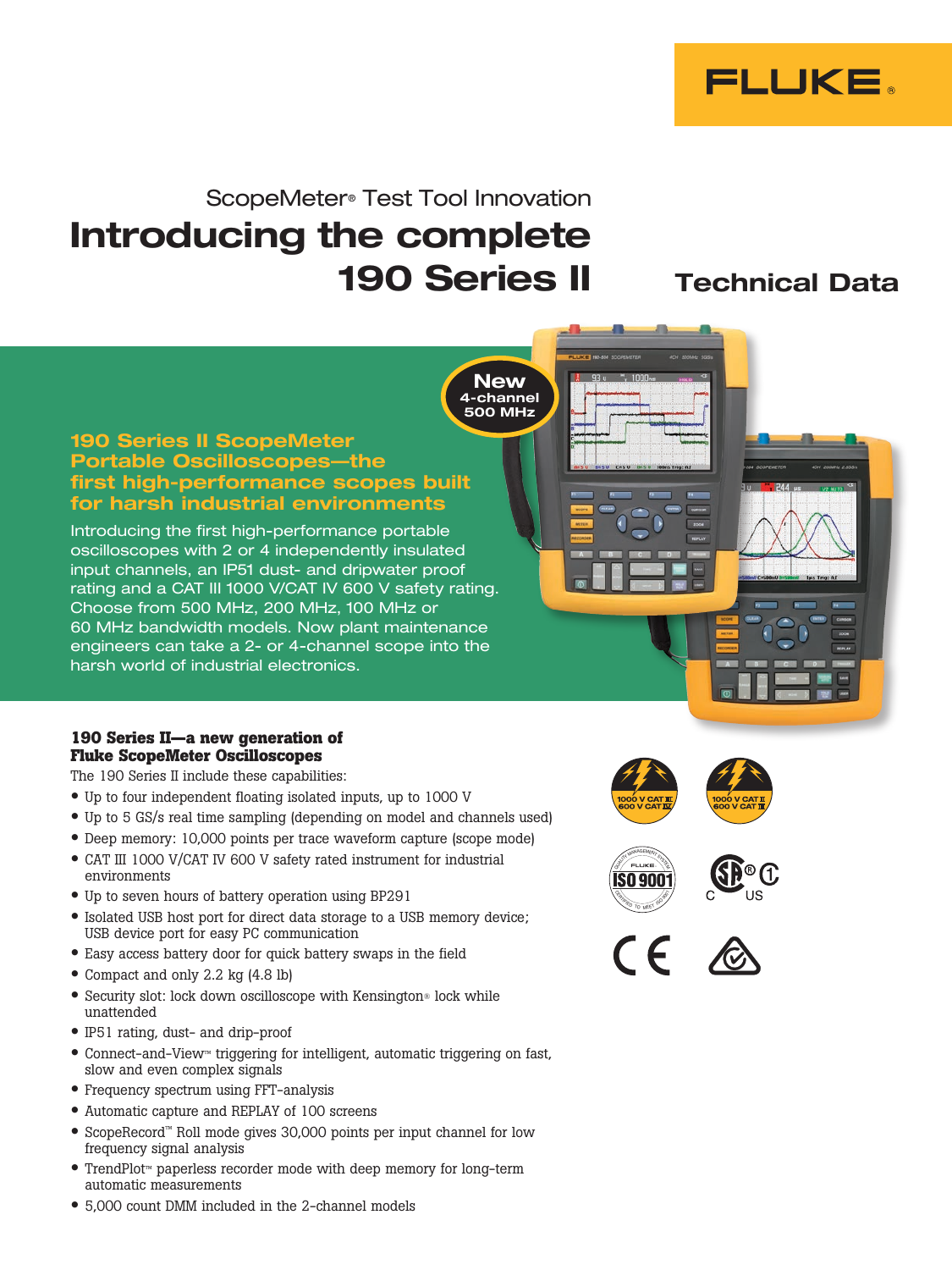# Oscilloscope modes

|                                                           | 190-062                                                                                                                                                                                                                                                                                                 | 190-102                                          | 190-202                                                                           | 190-104                                                         | 190-204                                          | 190-504                                                         |  |
|-----------------------------------------------------------|---------------------------------------------------------------------------------------------------------------------------------------------------------------------------------------------------------------------------------------------------------------------------------------------------------|--------------------------------------------------|-----------------------------------------------------------------------------------|-----------------------------------------------------------------|--------------------------------------------------|-----------------------------------------------------------------|--|
| <b>Vertical deflection</b>                                |                                                                                                                                                                                                                                                                                                         |                                                  |                                                                                   |                                                                 |                                                  |                                                                 |  |
| Number of channels                                        | $\overline{2}$                                                                                                                                                                                                                                                                                          | $\overline{2}$                                   | $\overline{2}$                                                                    | 4                                                               | 4                                                | 4                                                               |  |
| Bandwidth                                                 | 60 MHz                                                                                                                                                                                                                                                                                                  | 100 MHz                                          | <b>200 MHz</b>                                                                    | 100 MHz                                                         | <b>200 MHz</b>                                   | <b>500 MHz</b>                                                  |  |
| Rise time                                                 | 5.8 ns                                                                                                                                                                                                                                                                                                  | $3.5$ ns                                         | $1.7$ ns                                                                          | $3.5$ ns                                                        | $1.7$ ns                                         | $0.7$ ns                                                        |  |
| Number of scope inputs                                    |                                                                                                                                                                                                                                                                                                         | 2 input channels plus external trigger           |                                                                                   | 4 input channels                                                |                                                  |                                                                 |  |
| Channel architecture                                      |                                                                                                                                                                                                                                                                                                         | Inputs may be activated in any combination       | All inputs fully insulated from each other and from ground                        |                                                                 |                                                  |                                                                 |  |
| Input coupling                                            |                                                                                                                                                                                                                                                                                                         | AC or DC, with ground level indicator            |                                                                                   |                                                                 |                                                  |                                                                 |  |
| Input sensitivity                                         |                                                                                                                                                                                                                                                                                                         | 2 mV/div to 100 V/div, plus variable attenuation |                                                                                   |                                                                 |                                                  |                                                                 |  |
| Bandwidth limiter                                         |                                                                                                                                                                                                                                                                                                         | User selectable: 10 kHz, or full bandwidth       |                                                                                   |                                                                 |                                                  |                                                                 |  |
| Normal/invert/variable                                    |                                                                                                                                                                                                                                                                                                         | On each input channel, switched separately       |                                                                                   |                                                                 |                                                  |                                                                 |  |
| Input voltage                                             |                                                                                                                                                                                                                                                                                                         |                                                  | CAT III 1000 V/CAT IV 600 V rated, see General Specifications for further details |                                                                 |                                                  |                                                                 |  |
| Vertical resolution                                       | 8 bit                                                                                                                                                                                                                                                                                                   |                                                  |                                                                                   |                                                                 |                                                  |                                                                 |  |
| Accuracy                                                  |                                                                                                                                                                                                                                                                                                         |                                                  | $\pm$ (2.1 % of reading + 0.04 x range/div) @ 5 mV/div to 100 V/div               |                                                                 |                                                  |                                                                 |  |
| Input impedance                                           | $1 M\Omega \pm 1 \%$ // $14 pF \pm 2 pF$                                                                                                                                                                                                                                                                |                                                  |                                                                                   |                                                                 |                                                  |                                                                 |  |
| Horizontal                                                |                                                                                                                                                                                                                                                                                                         |                                                  |                                                                                   |                                                                 |                                                  |                                                                 |  |
| Maximum real-time sample<br>rate (sampled simultaneously) | $625$ MS/s for<br>each channel                                                                                                                                                                                                                                                                          | $1.25$ GS/s for<br>each channel                  | 2.5 GS/s (2ch)<br>for each channel                                                | $1.25$ GS/s for<br>each channel                                 | 2.5 GS/s (2ch)<br>$1.25$ GS/s (4ch)              | 5 GS/s (single<br>channel) or<br>$1.25GS/s$ per<br>channel      |  |
| Record length                                             | Up to 10,000 samples per channel                                                                                                                                                                                                                                                                        |                                                  |                                                                                   |                                                                 |                                                  |                                                                 |  |
| Time base range                                           | $10$ ns/div<br>to $4 \frac{\text{s}}{\text{div}}$                                                                                                                                                                                                                                                       | 5 ns/div<br>to $4 \frac{\text{s}}{\text{div}}$   | $2$ ns/div<br>to $4 \frac{\text{s}}{\text{div}}$                                  | $5 \text{ ns}/\text{div}$<br>to $4 \frac{\text{s}}{\text{div}}$ | $2$ ns/div<br>to $4 \frac{\text{s}}{\text{div}}$ | $1 \text{ ns}/\text{div}$<br>to $4 \frac{\text{s}}{\text{div}}$ |  |
|                                                           | Time base in a 1-2-4-sequence<br>Slower time/division settings using ScopeRecord™ Roll mode (see 'Recorder mode')                                                                                                                                                                                       |                                                  |                                                                                   |                                                                 |                                                  |                                                                 |  |
| Maximum record length                                     | 10,000 samples per channel in scope mode<br>30,000 points per channel in ScopeRecord™ Roll mode (see 'Recorder mode')                                                                                                                                                                                   |                                                  |                                                                                   |                                                                 |                                                  |                                                                 |  |
| Timing accuracy                                           | $\pm$ (0.01 % of reading + 1 pixel)                                                                                                                                                                                                                                                                     |                                                  |                                                                                   |                                                                 |                                                  |                                                                 |  |
| Glitch capture                                            | 8 ns peak detect on each channel (using real time sampling and data compression, at any timebase setting)                                                                                                                                                                                               |                                                  |                                                                                   |                                                                 |                                                  |                                                                 |  |
| Display and acquisition                                   |                                                                                                                                                                                                                                                                                                         |                                                  |                                                                                   |                                                                 |                                                  |                                                                 |  |
| Display                                                   | 153 mm (6 in) full-color LCD with LED backlight                                                                                                                                                                                                                                                         |                                                  |                                                                                   |                                                                 |                                                  |                                                                 |  |
| Display modes                                             | Any combination of channels; average on/off; replay                                                                                                                                                                                                                                                     |                                                  |                                                                                   |                                                                 |                                                  |                                                                 |  |
| Visible screen width                                      | 12 divisions horizontally in scope mode                                                                                                                                                                                                                                                                 |                                                  |                                                                                   |                                                                 |                                                  |                                                                 |  |
| Digital persistence modes                                 | off/short/medium/long/infinite and envelope mode                                                                                                                                                                                                                                                        |                                                  |                                                                                   |                                                                 |                                                  |                                                                 |  |
| Waveform mathematics                                      | One mathematical operation on any 2 input channels: add/subtract/multiply; X-Y-mode<br>Frequency Spectrum using FFT analysis                                                                                                                                                                            |                                                  |                                                                                   |                                                                 |                                                  |                                                                 |  |
| Acquisition modes                                         | Normal, Averaged, Auto, Single Shot, ScopeRecord™ roll, glitch capture, waveform compare with automatic<br>"Pass/Fail testing"; Replay                                                                                                                                                                  |                                                  |                                                                                   |                                                                 |                                                  |                                                                 |  |
| <b>Trigger and delay</b>                                  |                                                                                                                                                                                                                                                                                                         |                                                  |                                                                                   |                                                                 |                                                  |                                                                 |  |
| Source                                                    | Input A, B, C or D<br>Input A, B or External (via meter input)                                                                                                                                                                                                                                          |                                                  |                                                                                   |                                                                 |                                                  |                                                                 |  |
| Modes                                                     | Automatic Connect-and-View™, free run, single shot, edge, delay, dual slope, video, video line, selectable<br>pulsewidth (channel A only), N-cycle                                                                                                                                                      |                                                  |                                                                                   |                                                                 |                                                  |                                                                 |  |
| Connect-and-View <sub>™</sub>                             | Advanced automatic triggering that recognizes signal patterns, automatically sets up and continuously adjusts<br>triggering, time base and amplitude. Automatically displays stable waveforms of complex and dynamic signals<br>like motor drive and control signals. Can be switched off if preferred. |                                                  |                                                                                   |                                                                 |                                                  |                                                                 |  |
| Video triggering (on ch. A)                               | NTSC, PAL, PAL+, SECAM; Includes field 1, field 2 and line select                                                                                                                                                                                                                                       |                                                  |                                                                                   |                                                                 |                                                  |                                                                 |  |
| High-res, non-interlaced video                            | Non-interlaced video with line-select, for line frequencies in the range 14 kHz up to 65 kHz                                                                                                                                                                                                            |                                                  |                                                                                   |                                                                 |                                                  |                                                                 |  |
| Pulse width triggering                                    | Pulse width qualified by time                                                                                                                                                                                                                                                                           |                                                  |                                                                                   |                                                                 |                                                  |                                                                 |  |
| (on channel A)                                            | Allows for triggering $\lt t$ , $\gt t$ , $\neq t$ , where t is selectable in minimum steps of 0.01 div or 50 ns                                                                                                                                                                                        |                                                  |                                                                                   |                                                                 |                                                  |                                                                 |  |
| Time delay                                                | 1 full screen of pre-trigger view or up to 100 screens (=1,200 divisions) of post-trigger delay                                                                                                                                                                                                         |                                                  |                                                                                   |                                                                 |                                                  |                                                                 |  |
| Dual slope triggering                                     | Triggers on both rising and falling edges alike                                                                                                                                                                                                                                                         |                                                  |                                                                                   |                                                                 |                                                  |                                                                 |  |
| N-cycle triggering                                        | Triggers on N-th occurrence of a trigger event; N to be set in the range 2 to 99                                                                                                                                                                                                                        |                                                  |                                                                                   |                                                                 |                                                  |                                                                 |  |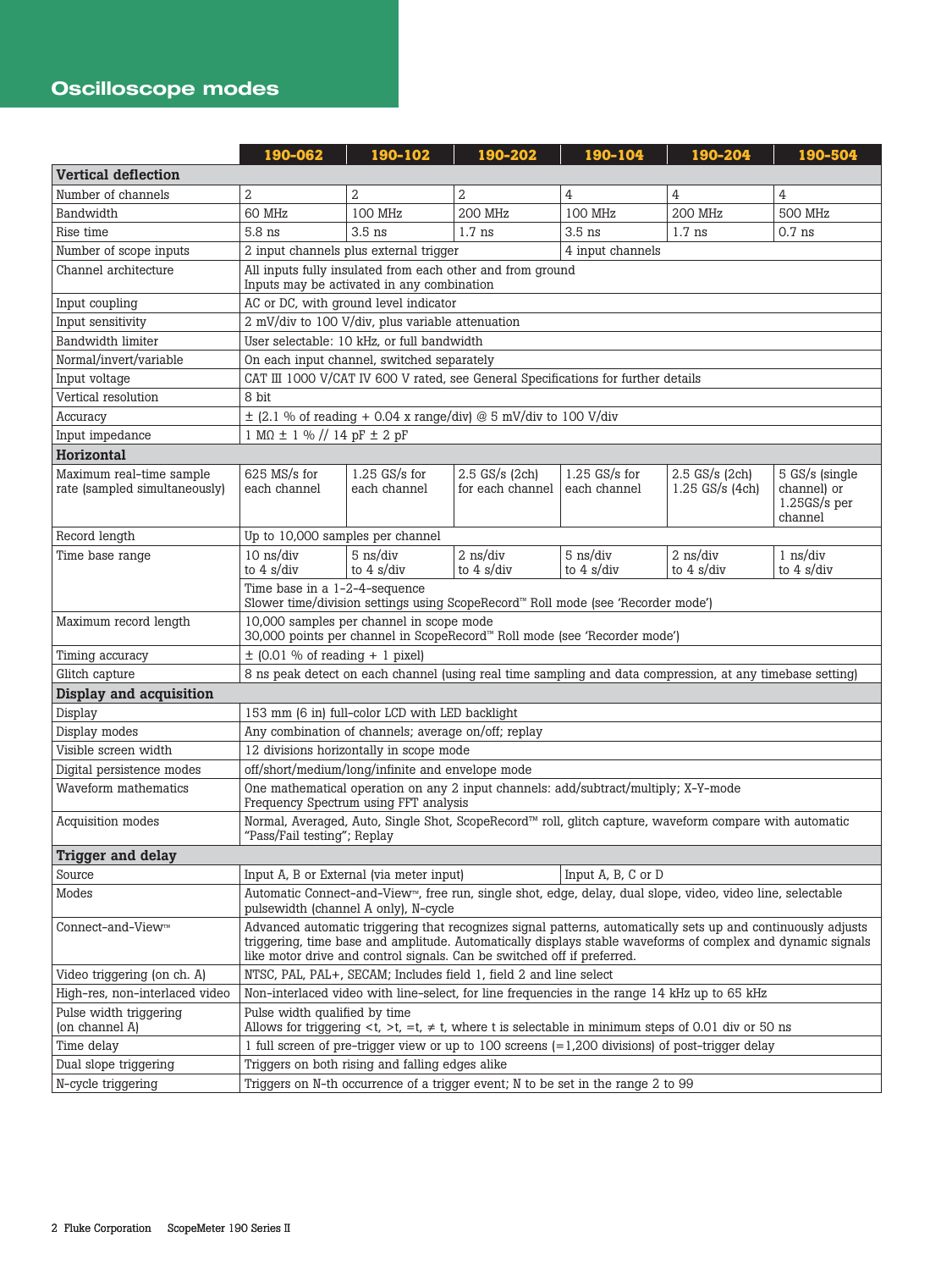

Ī.

| Automatic capture of 100 screens            |                                                                                                                                                                                                                                                                                                                                                                                                                                                                                                                                         |  |  |  |  |  |
|---------------------------------------------|-----------------------------------------------------------------------------------------------------------------------------------------------------------------------------------------------------------------------------------------------------------------------------------------------------------------------------------------------------------------------------------------------------------------------------------------------------------------------------------------------------------------------------------------|--|--|--|--|--|
|                                             | When in oscilloscope mode, the instrument ALWAYS memorizes the last 100 screens—no specific user setup required. When an anomaly is<br>seen, the REPLAY button can be pressed to review the full sequence of screen events over and over. Instrument can be set up for triggering on<br>glitches or intermittent anomalies and will operate in "baby-sit" mode capturing 100 specified events.                                                                                                                                          |  |  |  |  |  |
| Replay                                      | Manual or continuous replay. Displays the captured 100 screens as a "live" animation, or under manual<br>control. Each screen has date and time-stamp.                                                                                                                                                                                                                                                                                                                                                                                  |  |  |  |  |  |
| Replay storage                              | Two sets of 100 screens each can be saved internally for later recall and analysis.<br>Direct storage of additional sets on external flash memory drive through USB host port.                                                                                                                                                                                                                                                                                                                                                          |  |  |  |  |  |
| FFT-frequency spectrum analysis             |                                                                                                                                                                                                                                                                                                                                                                                                                                                                                                                                         |  |  |  |  |  |
|                                             | Shows frequency content of oscilloscope waveform using Fast Fourier Transform                                                                                                                                                                                                                                                                                                                                                                                                                                                           |  |  |  |  |  |
| Window                                      | Automatic, Hamming, Hanning or None                                                                                                                                                                                                                                                                                                                                                                                                                                                                                                     |  |  |  |  |  |
| Automatic window                            | Digitally re-samples acquired waveform to get optimum frequency resolution in FFT resultant                                                                                                                                                                                                                                                                                                                                                                                                                                             |  |  |  |  |  |
| Vertical scale                              | Linear/Logarithmic (in volts or amps)                                                                                                                                                                                                                                                                                                                                                                                                                                                                                                   |  |  |  |  |  |
| Frequency axis                              | Frequency range automatically set as a function of timebase range of oscilloscope                                                                                                                                                                                                                                                                                                                                                                                                                                                       |  |  |  |  |  |
| Waveform compare and pass/fail testing      |                                                                                                                                                                                                                                                                                                                                                                                                                                                                                                                                         |  |  |  |  |  |
| <b>Waveform Compare</b>                     | Provides storage and display of a reference waveform for visual comparison with newly acquired<br>waveforms. Reference is derived from an acquired waveform and can be modified in the oscilloscope.                                                                                                                                                                                                                                                                                                                                    |  |  |  |  |  |
| Pass/Fail Testing                           | In waveform compare mode, the oscilloscope can be set up to store only matching ("Pass") or only<br>non-matching ("Fail") acquired waveforms in the replay memory bank for further analysis.                                                                                                                                                                                                                                                                                                                                            |  |  |  |  |  |
| Automatic scope measurements                |                                                                                                                                                                                                                                                                                                                                                                                                                                                                                                                                         |  |  |  |  |  |
|                                             | V dc, V ac rms, V ac+dc, Vpeak max, Vpeak min, Vpeak to peak, A ac, A dc, A ac+dc, frequency (in Hz), rise time (using cursors), fall time<br>(using cursors), Power Factor (PF), Watts, VA, VA reactive, phase (between any 2 inputs), pulse width (pos./neg.), duty cycle (pos./neg.),<br>temperature °C, temperature °F (not for Japan), dBV, dBm into 50 I and 600 I, $V_{\text{PWM}}$ ac and $V_{\text{PWM}}$ (ac+dc) for measurement on pulse width<br>modulated motor drives and frequency inverters, V/Hz ration (190-xx2 only) |  |  |  |  |  |
| Advanced power and motor drive<br>functions | V/Hz ratio, Power Factor (PF), Watts, VA, VA reactive, $V_{\text{FWM}}$ ac and $V_{\text{FWM}}$ (ac+dc) for measurement on<br>pulsewidth modulated motordrives and frequency inverters                                                                                                                                                                                                                                                                                                                                                  |  |  |  |  |  |
| Advanced functions                          | mA*s (current-over-time, between cursors)<br>V*s (voltage over time, between cursors)<br>W*s (energy, between cursors)                                                                                                                                                                                                                                                                                                                                                                                                                  |  |  |  |  |  |
| <b>Cursor measurements</b>                  |                                                                                                                                                                                                                                                                                                                                                                                                                                                                                                                                         |  |  |  |  |  |
| Source                                      | On any input waveform or on mathematical resultant waveform (excl. X-Y-mode)                                                                                                                                                                                                                                                                                                                                                                                                                                                            |  |  |  |  |  |
| Dual horizontal lines                       | Voltage at cursor 1 and at cursor 2, voltage between cursors                                                                                                                                                                                                                                                                                                                                                                                                                                                                            |  |  |  |  |  |
| Dual vertical lines                         | Time between cursors, 1/T between cursors (in Hz), voltage between markers, risetime with markers,<br>falltime with markers; Vrms between cursors, Watts between cursors                                                                                                                                                                                                                                                                                                                                                                |  |  |  |  |  |
| Single vertical line                        | Min-Max and Average voltage at cursor position; frequency and rms-value of individual frequency<br>component in the FFT Resultant                                                                                                                                                                                                                                                                                                                                                                                                       |  |  |  |  |  |
| ZOOM                                        | Ranges from full record overview to zoom in up to sample level, at any record length                                                                                                                                                                                                                                                                                                                                                                                                                                                    |  |  |  |  |  |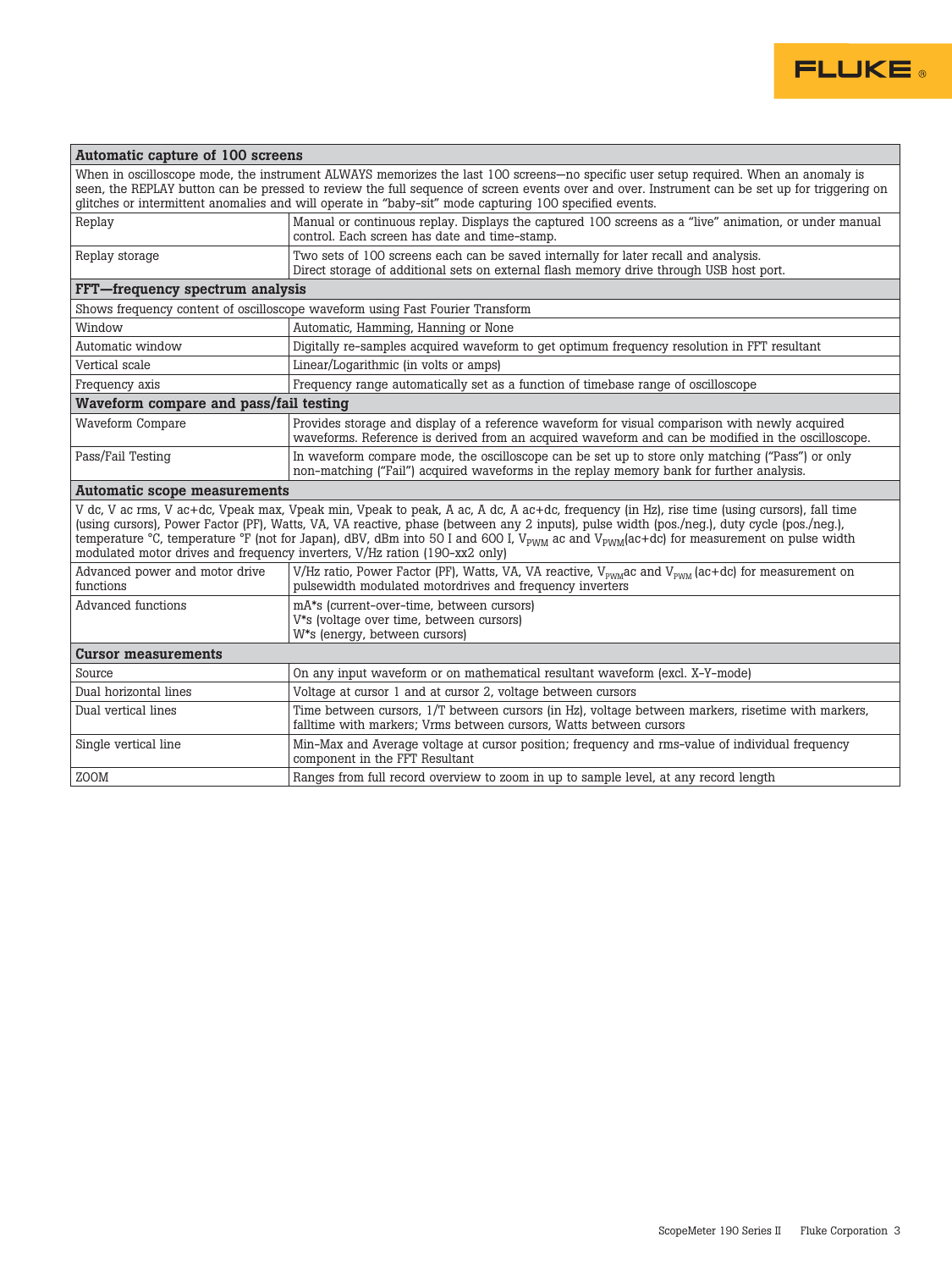### Meter modes

|                                                       | 190-062                                                                                                                   | 190-102                                                                                                                                                                      | 190-202 | 190-104                                  | 190-204 | 190-504 |  |
|-------------------------------------------------------|---------------------------------------------------------------------------------------------------------------------------|------------------------------------------------------------------------------------------------------------------------------------------------------------------------------|---------|------------------------------------------|---------|---------|--|
| Meter inputs                                          | Via 4 mm banana inputs, fully isolated from<br>scope inputs and scope ground                                              |                                                                                                                                                                              |         | Via BNC scope inputs                     |         |         |  |
| Number of readings                                    | One at a time                                                                                                             |                                                                                                                                                                              |         | Up to 4 simultaneously                   |         |         |  |
| Maximum resolution                                    | 5.000 counts                                                                                                              |                                                                                                                                                                              |         | 999 counts                               |         |         |  |
| Input impedance                                       | $1 M\Omega \pm 1 \%$ // 14 pF $\pm$ 1.5pF                                                                                 |                                                                                                                                                                              |         | $1 M\Omega \pm 1 \%$ // 15 pF $\pm 2$ pF |         |         |  |
| Advanced meter functions                              |                                                                                                                           | Auto/manual ranging, relative measurements (Zero reference), TrendPlot™ recording                                                                                            |         |                                          |         |         |  |
|                                                       |                                                                                                                           | The specified accuracy is valid over the temperature range 18 $^{\circ}$ C to 28 $^{\circ}$ C<br>Add 10 % of specified accuracy for each degree C below 18 °C or above 28 °C |         |                                          |         |         |  |
| <b>Voltage</b>                                        |                                                                                                                           |                                                                                                                                                                              |         |                                          |         |         |  |
| V dc accuracy                                         | $\pm$ (0.5 % + 5 counts)                                                                                                  |                                                                                                                                                                              |         | $\pm$ (1.5 % + 5 counts)                 |         |         |  |
| V ac true rms accuracy                                |                                                                                                                           |                                                                                                                                                                              |         |                                          |         |         |  |
| 15 Hz to 60 Hz:                                       | $\pm$ (1 % + 10 counts)                                                                                                   |                                                                                                                                                                              |         | $\pm$ (1.5 % + 10 counts)                |         |         |  |
| 60 Hz to 1 kHz:                                       | $\pm$ (2.5 % + 15 counts)                                                                                                 |                                                                                                                                                                              |         |                                          |         |         |  |
| 60 Hz to 20 kHz:                                      |                                                                                                                           |                                                                                                                                                                              |         | $\pm$ (2.5 % + 15 counts)                |         |         |  |
| V ac+dc true rms accuracy                             |                                                                                                                           |                                                                                                                                                                              |         |                                          |         |         |  |
| 15 Hz to 60 Hz:                                       | $\pm$ (1 % + 10 counts)<br>$\pm$ (2.5 % + 15 counts)                                                                      |                                                                                                                                                                              |         | $\pm$ (1.5 % + 10 counts)                |         |         |  |
| 60 Hz to 1 kHz:                                       |                                                                                                                           |                                                                                                                                                                              |         |                                          |         |         |  |
| 60 Hz to 20 kHz:                                      |                                                                                                                           |                                                                                                                                                                              |         | $\pm$ (2.5 % + 15 counts)                |         |         |  |
| Voltmeter ranges<br>500 mV, 5 V, 50 V, 500 V, 1,000 V |                                                                                                                           |                                                                                                                                                                              |         |                                          |         |         |  |
| Resistance                                            |                                                                                                                           |                                                                                                                                                                              |         |                                          |         |         |  |
| Ranges                                                |                                                                                                                           | 500 Ω, 5 kΩ, 50 kΩ, 500 kΩ, 5 MΩ, 30 MΩ                                                                                                                                      |         |                                          |         |         |  |
| Accuracy                                              | $\pm$ (0.6 % + 5 counts)                                                                                                  |                                                                                                                                                                              |         | —                                        |         |         |  |
| Other meter functions                                 |                                                                                                                           |                                                                                                                                                                              |         |                                          |         |         |  |
| Continuity                                            | Beeper on < 50 $\Omega$ ( $\pm$ 30 $\Omega$ )                                                                             |                                                                                                                                                                              |         |                                          |         |         |  |
| Diode test                                            | Up to 2.8 V                                                                                                               |                                                                                                                                                                              |         | $\equiv$                                 |         |         |  |
| Current (A)                                           | A dc, A ac, A ac+dc using an optional current clamp or shunt<br>Scaling factors: 0.1 mV/A, 1 mV/A to 100 V/A and 400 mV/A |                                                                                                                                                                              |         |                                          |         |         |  |
| Temperature                                           | With optional accessories. Scale factors 1mV/°C or 1mV/°F                                                                 |                                                                                                                                                                              |         |                                          |         |         |  |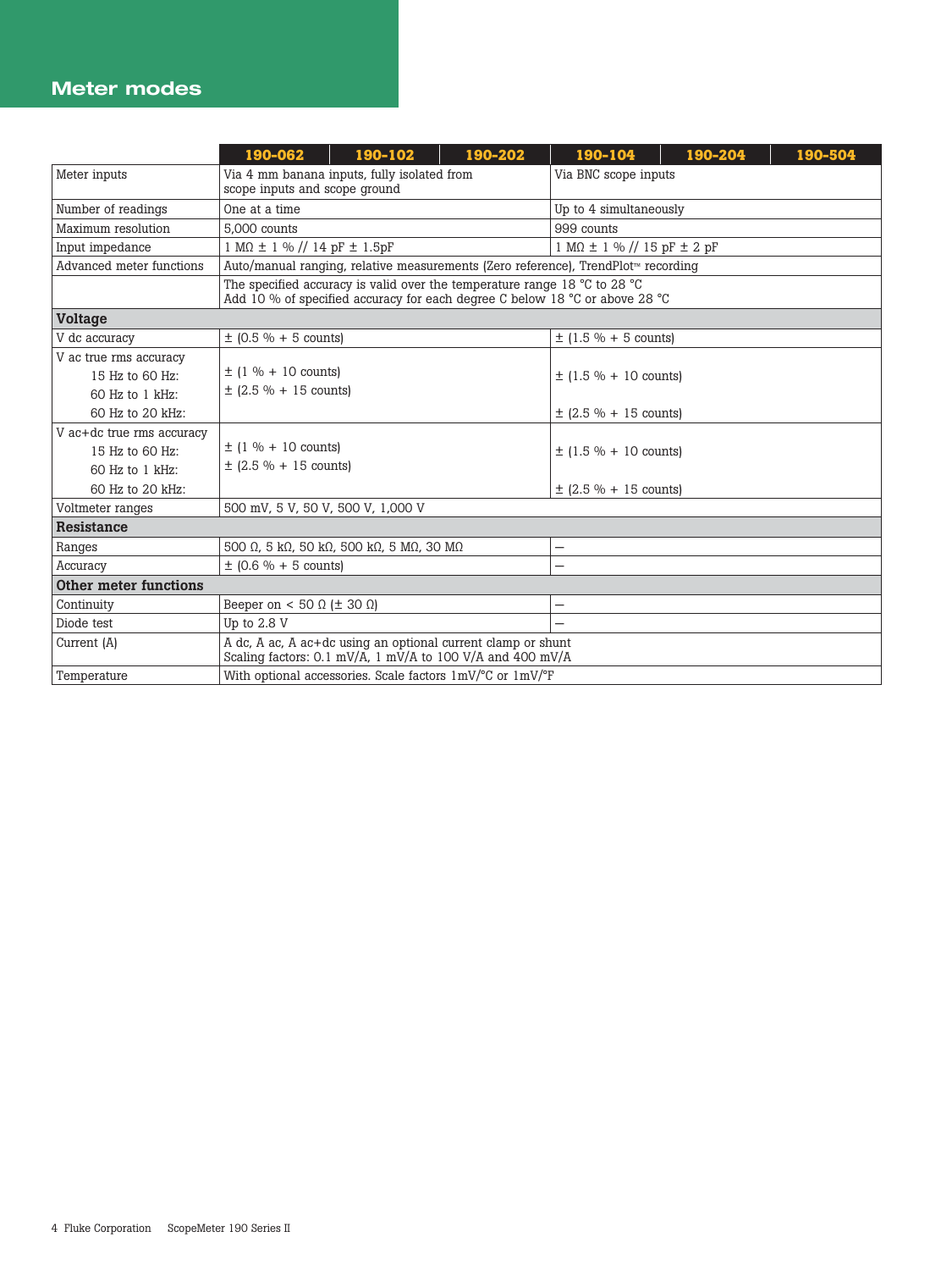

|                                                                                                                                                                          | 190-062                                                                                                                                                           | 190-102                                                                                                                                                                                                                        | 190-202 | 190-104                                                                               | 190-204                                                                                        | 190-504 |  |
|--------------------------------------------------------------------------------------------------------------------------------------------------------------------------|-------------------------------------------------------------------------------------------------------------------------------------------------------------------|--------------------------------------------------------------------------------------------------------------------------------------------------------------------------------------------------------------------------------|---------|---------------------------------------------------------------------------------------|------------------------------------------------------------------------------------------------|---------|--|
| ScopeRecord™ Roll Mode                                                                                                                                                   |                                                                                                                                                                   |                                                                                                                                                                                                                                |         |                                                                                       |                                                                                                |         |  |
| Dual or multiple input waveform storage mode, using deep memory                                                                                                          |                                                                                                                                                                   |                                                                                                                                                                                                                                |         |                                                                                       |                                                                                                |         |  |
| Source and display                                                                                                                                                       | Input A, Input B, Dual<br>All channels sampled simultaneously                                                                                                     |                                                                                                                                                                                                                                |         | Any combination of inputs, up to 4 channels<br>All channels sampled simultaneously    |                                                                                                |         |  |
| Memory depth                                                                                                                                                             |                                                                                                                                                                   | 30,000 data points, each holding min/max pair of information                                                                                                                                                                   |         |                                                                                       |                                                                                                |         |  |
| Min/max values                                                                                                                                                           | of glitches.                                                                                                                                                      | Min/max values are created at samples that are measured at high sample rate ensuring capture and display                                                                                                                       |         |                                                                                       |                                                                                                |         |  |
| Recording modes                                                                                                                                                          |                                                                                                                                                                   | Single sweep, continuous roll<br>Single sweep, continuous roll<br>Start-on-Trigger (through external)<br>Start-on-Trigger (through any channel)<br>Stop-on-Trigger (through external)<br>Stop-on-Trigger (through any channel) |         |                                                                                       |                                                                                                |         |  |
| Stop-on-trigger                                                                                                                                                          |                                                                                                                                                                   |                                                                                                                                                                                                                                |         | ScopeRecord mode can be stopped by an individual trigger event, or by an interruption | of a repetitive trigger signal, through any input channel (through External on 190–XX2 Series) |         |  |
| Horizontal scale                                                                                                                                                         | Time from start, time of day                                                                                                                                      |                                                                                                                                                                                                                                |         |                                                                                       |                                                                                                |         |  |
| Zoom                                                                                                                                                                     |                                                                                                                                                                   |                                                                                                                                                                                                                                |         | Ranges from full record overview to zoom in up to sample level, at any record length  |                                                                                                |         |  |
| Memory                                                                                                                                                                   |                                                                                                                                                                   | Two multiple input ScopeRecord waveforms can be saved internally for later recall and analysis<br>Direct storage on external flash memory drive through USB host port                                                          |         |                                                                                       |                                                                                                |         |  |
| ScopeRecord™ Roll mode sample rate and recording timespan                                                                                                                |                                                                                                                                                                   |                                                                                                                                                                                                                                |         |                                                                                       |                                                                                                |         |  |
| Time base range                                                                                                                                                          | $5 \text{ ms}/\text{div} \sim 2 \text{ min}/\text{div}$                                                                                                           |                                                                                                                                                                                                                                |         |                                                                                       |                                                                                                |         |  |
| Recorded timespan                                                                                                                                                        | 6 sec $\sim$ 40 hr                                                                                                                                                |                                                                                                                                                                                                                                |         |                                                                                       |                                                                                                |         |  |
| Time/division in 'view all' mode                                                                                                                                         | $0.5$ s/div ~ 4 h/div                                                                                                                                             |                                                                                                                                                                                                                                |         |                                                                                       |                                                                                                |         |  |
| Glitch capture                                                                                                                                                           | 8 ns                                                                                                                                                              |                                                                                                                                                                                                                                |         |                                                                                       |                                                                                                |         |  |
| Sample rate                                                                                                                                                              | $125$ MS/s                                                                                                                                                        |                                                                                                                                                                                                                                |         |                                                                                       |                                                                                                |         |  |
| Resolution                                                                                                                                                               | 200 usec $\sim$ 4.8 sec                                                                                                                                           |                                                                                                                                                                                                                                |         |                                                                                       |                                                                                                |         |  |
| Trendplot <sup>™</sup> Recording                                                                                                                                         |                                                                                                                                                                   |                                                                                                                                                                                                                                |         |                                                                                       |                                                                                                |         |  |
| Multiple channel electronic paperless recorder. Graphically plots, displays and stores results of up to four automatic scope measurements or a<br>DMM-reading over time. |                                                                                                                                                                   |                                                                                                                                                                                                                                |         |                                                                                       |                                                                                                |         |  |
| Source and display                                                                                                                                                       | Any combination of scope measurements, made on any of the input channels, or DMM reading<br>(2-channel instruments)                                               |                                                                                                                                                                                                                                |         |                                                                                       |                                                                                                |         |  |
| Memory depth                                                                                                                                                             | 19,200 points (sets) per measurement. Each recorded sample point contains a minimum, a maximum and an<br>average value, plus a date- and time-stamp.              |                                                                                                                                                                                                                                |         |                                                                                       |                                                                                                |         |  |
| Ranges                                                                                                                                                                   | Normal view: 5 s/div to 30 min/div<br>In view-all mode: 5 min/div to 48 hr/div (overview of total record)                                                         |                                                                                                                                                                                                                                |         |                                                                                       |                                                                                                |         |  |
| Recorded time span                                                                                                                                                       | Up to 22 days, with a resolution of 102 seconds                                                                                                                   |                                                                                                                                                                                                                                |         |                                                                                       |                                                                                                |         |  |
| Recording mode                                                                                                                                                           | Continuous recording, starting at 5 s/div with automatic record compression                                                                                       |                                                                                                                                                                                                                                |         |                                                                                       |                                                                                                |         |  |
| Measurement speed                                                                                                                                                        | Three automatic measurements per second or more                                                                                                                   |                                                                                                                                                                                                                                |         |                                                                                       |                                                                                                |         |  |
| Horizontal scale                                                                                                                                                         | Time from start, time of day                                                                                                                                      |                                                                                                                                                                                                                                |         |                                                                                       |                                                                                                |         |  |
| Zoom                                                                                                                                                                     |                                                                                                                                                                   |                                                                                                                                                                                                                                |         | Up to 64x zoom-out for full record overview, up to 10x zoom-in for maximum detail     |                                                                                                |         |  |
| Memory                                                                                                                                                                   | Two multiple input TrendPlot records can be saved internally for later recall and analysis<br>Direct storage on external flash memory drive through USB host port |                                                                                                                                                                                                                                |         |                                                                                       |                                                                                                |         |  |
| Cursor measurements-all recorder modes                                                                                                                                   |                                                                                                                                                                   |                                                                                                                                                                                                                                |         |                                                                                       |                                                                                                |         |  |
| Source                                                                                                                                                                   |                                                                                                                                                                   |                                                                                                                                                                                                                                |         | Any waveform trace in any waveform display mode (Scope, ScopeRecord or TrendPlot)     |                                                                                                |         |  |
| Dual vertical lines                                                                                                                                                      | Cursors may be used to identify Min, Max or Average value of any datapoint in a record, with time between<br>cursors, time from start or absolute time.           |                                                                                                                                                                                                                                |         |                                                                                       |                                                                                                |         |  |

**FLUKE**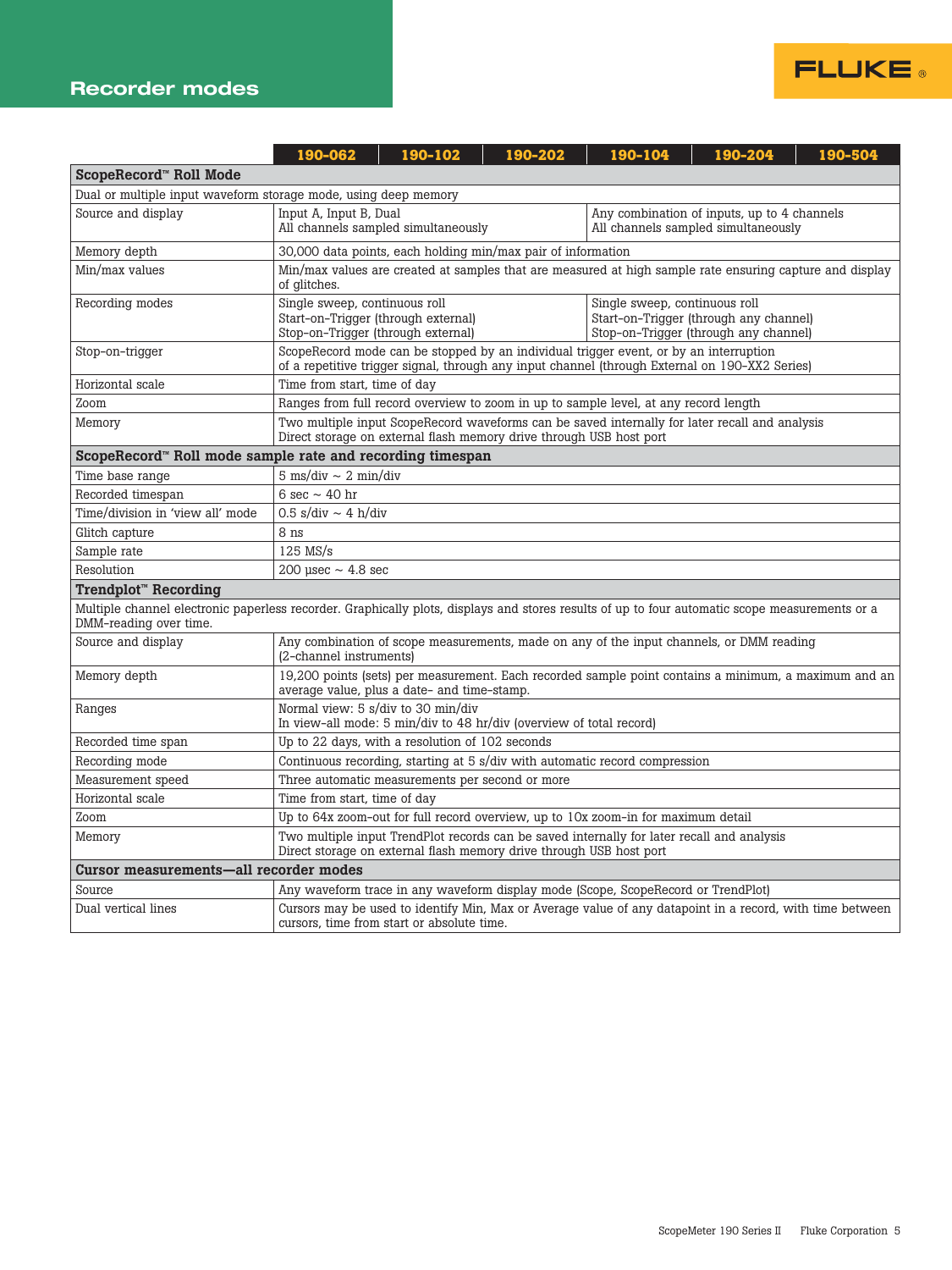## General Specifications

|                                                      | 190-062                                                                                                                                                                         | 190-102                                                                                                                                                            | 190-202                                                                              | 190-104          | 190-204                                                                                                                                                                                                    | 190-504 |
|------------------------------------------------------|---------------------------------------------------------------------------------------------------------------------------------------------------------------------------------|--------------------------------------------------------------------------------------------------------------------------------------------------------------------|--------------------------------------------------------------------------------------|------------------|------------------------------------------------------------------------------------------------------------------------------------------------------------------------------------------------------------|---------|
| Input voltage range                                  |                                                                                                                                                                                 |                                                                                                                                                                    |                                                                                      |                  |                                                                                                                                                                                                            |         |
| Rated maximum floating voltage                       | CAT III 1000 V/CAT IV 600 V (maximum voltage between any contact and earth-ground voltage level)                                                                                |                                                                                                                                                                    |                                                                                      |                  |                                                                                                                                                                                                            |         |
| Probe input voltage VPS410                           | CAT III 1000 V/CAT IV 600 V (Maximum voltage between 10:1 probe tip and reference lead)                                                                                         |                                                                                                                                                                    |                                                                                      |                  |                                                                                                                                                                                                            |         |
| Probe input voltage VPS510                           | CAT III 300 V (Maximum voltage between 10:1 probe tip and reference lead)                                                                                                       |                                                                                                                                                                    |                                                                                      |                  |                                                                                                                                                                                                            |         |
| Maximum BNC input voltage                            |                                                                                                                                                                                 | CAT IV 300 V (maximum voltage on BNC input directly)                                                                                                               |                                                                                      |                  |                                                                                                                                                                                                            |         |
| Maximum voltage<br>on meter input                    | CAT III 1000 V/CAT IV 600 V<br>(safety designed banana input connectors)                                                                                                        |                                                                                                                                                                    |                                                                                      |                  |                                                                                                                                                                                                            |         |
| Memory save and recall                               |                                                                                                                                                                                 |                                                                                                                                                                    |                                                                                      |                  |                                                                                                                                                                                                            |         |
| Memory locations (internal)                          | 30 waveform memories plus 10 recording memories plus 9 screen copy memories                                                                                                     |                                                                                                                                                                    |                                                                                      |                  |                                                                                                                                                                                                            |         |
| 15 waveform memory locations                         |                                                                                                                                                                                 |                                                                                                                                                                    |                                                                                      |                  | Stores scope-trace waveform data (2 or 4 traces each) plus screen-copy plus corresponding setup                                                                                                            |         |
| Two recording memories                               | Each may contain:<br>• a 100 Screen Replay sequence, or<br>• a ScopeRecord Roll-mode recording (2 or 4 traces), or<br>• a TrendPlot recording of up to 4 measurements           |                                                                                                                                                                    |                                                                                      |                  |                                                                                                                                                                                                            |         |
| External data storage                                | • On PC, using FlukeView <sup>™</sup> Software, or                                                                                                                              |                                                                                                                                                                    | · Direct storage on external flash memory drive (maximum 2 GB) through USB host port |                  |                                                                                                                                                                                                            |         |
| Screencopies                                         | host port                                                                                                                                                                       | • On PC, using FlukeView <sup>™</sup> Software, or<br>• Internally (in instrument) which can be copied on to external flash memory drive as .BMP-file, through USB |                                                                                      |                  |                                                                                                                                                                                                            |         |
| Volatility                                           |                                                                                                                                                                                 |                                                                                                                                                                    |                                                                                      |                  | Measurement data is initially stored in RAM, which is maintained by the main battery with a 30 seconds<br>back-up when battery is exchanged. When storing data, this is written in non-volatile flash-ROM. |         |
| Real-time clock                                      | for TrendPlot recordings.                                                                                                                                                       |                                                                                                                                                                    |                                                                                      |                  | Provides date and time stamp information for ScopeRecord, for 100 Screen Replay sequences and                                                                                                              |         |
| Case                                                 |                                                                                                                                                                                 |                                                                                                                                                                    |                                                                                      |                  |                                                                                                                                                                                                            |         |
| Design                                               | Rugged, shock-proof with integrated protective holster. Handstrap and hangstrap included as standard<br>Kensington lock supported to lock down instrument when left unattended. |                                                                                                                                                                    |                                                                                      |                  |                                                                                                                                                                                                            |         |
| Drip and dust proof                                  | IP 51 according to IEC60529                                                                                                                                                     |                                                                                                                                                                    |                                                                                      |                  |                                                                                                                                                                                                            |         |
| Shock and vibration                                  | Shock 30 g, vibration (sinusoidal) 3 g according to MIL-PRF-28800F Class 2                                                                                                      |                                                                                                                                                                    |                                                                                      |                  |                                                                                                                                                                                                            |         |
| Display size                                         | 127 mm x 88 mm (153 mm/6.0 in diagonal) LCD                                                                                                                                     |                                                                                                                                                                    |                                                                                      |                  |                                                                                                                                                                                                            |         |
| Resolution                                           | 320 x 240 pixels                                                                                                                                                                |                                                                                                                                                                    |                                                                                      |                  |                                                                                                                                                                                                            |         |
| Contrast and brightness                              | User adjustable, temperature compensated                                                                                                                                        |                                                                                                                                                                    |                                                                                      |                  |                                                                                                                                                                                                            |         |
| <b>Brightness</b>                                    | 200 cd/m <sup>2</sup> typical using power adapter, 90 cd/m <sup>2</sup> typical using battery power                                                                             |                                                                                                                                                                    |                                                                                      |                  |                                                                                                                                                                                                            |         |
| Mechanical data                                      |                                                                                                                                                                                 |                                                                                                                                                                    |                                                                                      |                  |                                                                                                                                                                                                            |         |
| Size                                                 | 265 mm x 190 mm x 70 mm (10.5 in x 7.5 in x 2.8 in)                                                                                                                             |                                                                                                                                                                    |                                                                                      |                  |                                                                                                                                                                                                            |         |
| Weight (including battery)                           | 2.1 kg (4.6 lb)<br>2.2 kg (4.8 lb)                                                                                                                                              |                                                                                                                                                                    |                                                                                      |                  |                                                                                                                                                                                                            |         |
| Power                                                |                                                                                                                                                                                 |                                                                                                                                                                    |                                                                                      |                  |                                                                                                                                                                                                            |         |
| Line power                                           | Mains adapter/battery charger BC190 included, version depending of country                                                                                                      |                                                                                                                                                                    |                                                                                      |                  |                                                                                                                                                                                                            |         |
| Battery power                                        | Re-chargeable double capacity Li-Ion battery (included). Battery swappable through<br>easily accessible battery door at the rear of the instrument                              |                                                                                                                                                                    |                                                                                      |                  |                                                                                                                                                                                                            |         |
| Battery type (incl.) and capacity<br>[+opt. battery] | BP291: 4800 mAh<br>BP290: 2400 mAh<br>[BP291 (4800 mAh) optional]                                                                                                               |                                                                                                                                                                    |                                                                                      |                  |                                                                                                                                                                                                            |         |
| Battery charge indicator                             | Battery has built-in status indicator for use with external charger, next to battery status indicator on<br>instrument screen.                                                  |                                                                                                                                                                    |                                                                                      |                  |                                                                                                                                                                                                            |         |
| Battery operating time<br>(with backlight low)       | Up to four hours using BP290 (included),<br>Up to seven hours using BP291 (included)<br>Up to eight hours using BP291 (optional)                                                |                                                                                                                                                                    |                                                                                      |                  |                                                                                                                                                                                                            |         |
| Battery charging time                                | $2\frac{1}{2}$ hours using BP290; 5 hours using BP291                                                                                                                           |                                                                                                                                                                    |                                                                                      | Five hours BP291 |                                                                                                                                                                                                            |         |
| Battery power saving functions                       | Auto 'power down' with adjustable power down time<br>Auto 'Display off' with adjustable power down time<br>On-screen battery power indicator                                    |                                                                                                                                                                    |                                                                                      |                  |                                                                                                                                                                                                            |         |
| <b>Safety</b>                                        |                                                                                                                                                                                 |                                                                                                                                                                    |                                                                                      |                  |                                                                                                                                                                                                            |         |
| Compliance                                           | EN61010-1-2001, Pollution Degree 2;<br>CAN/CSA C22.2, No. 61010-1-04, with approval; UL61010B; ANSI/ISA-82.02.01                                                                |                                                                                                                                                                    |                                                                                      |                  |                                                                                                                                                                                                            |         |

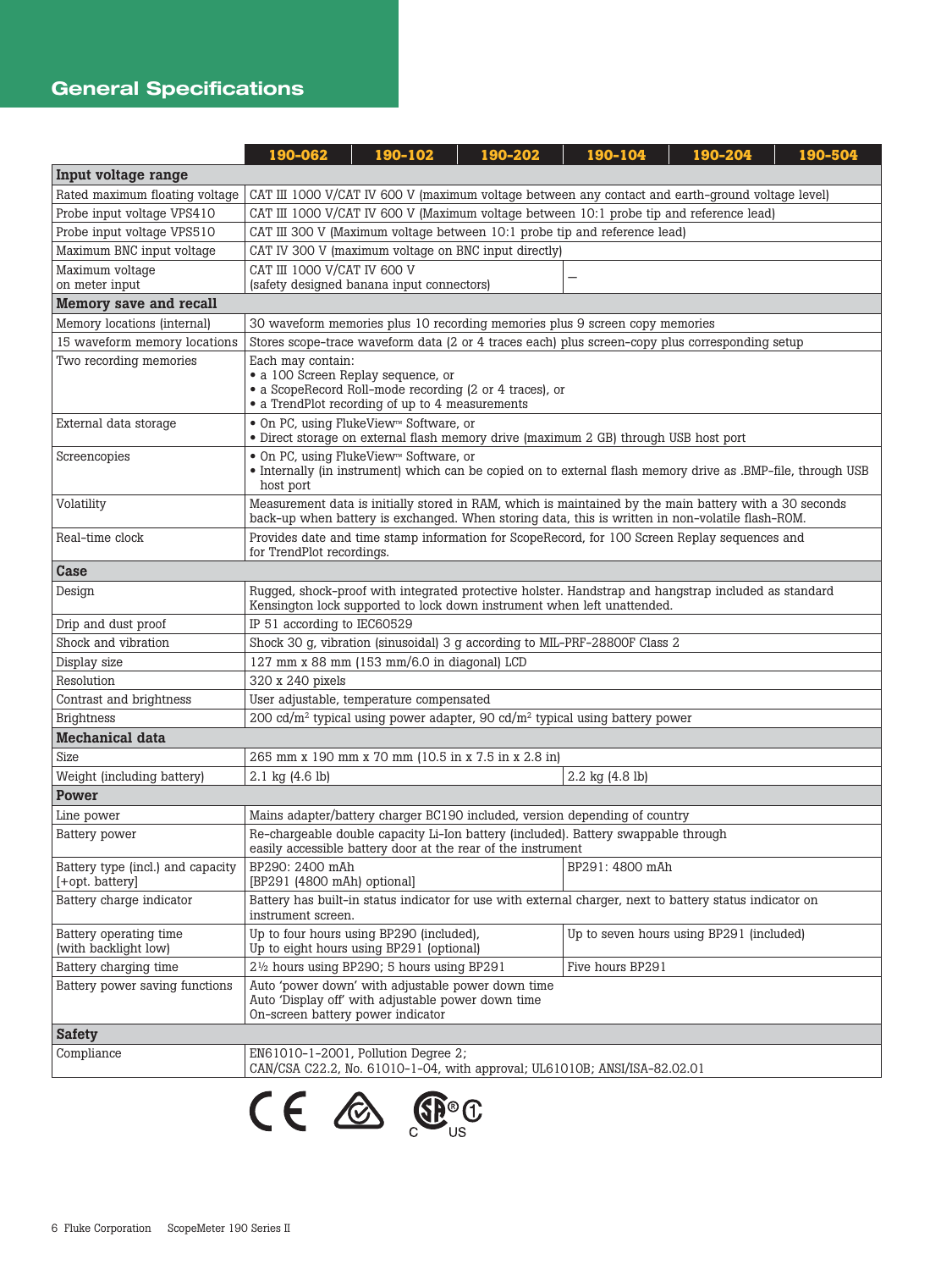

|                                                                                                                       | 190-062                                                                                                                                                                                                                                                                                                                                                                                                                                                  | 190-102                                                                                                                      | 190-202 | 190-104 | 190-204                                           | 190-504 |  |
|-----------------------------------------------------------------------------------------------------------------------|----------------------------------------------------------------------------------------------------------------------------------------------------------------------------------------------------------------------------------------------------------------------------------------------------------------------------------------------------------------------------------------------------------------------------------------------------------|------------------------------------------------------------------------------------------------------------------------------|---------|---------|---------------------------------------------------|---------|--|
| <b>Environmental</b>                                                                                                  |                                                                                                                                                                                                                                                                                                                                                                                                                                                          |                                                                                                                              |         |         |                                                   |         |  |
| Operating temperature                                                                                                 | 0 °C ~ +40 °C; 0 °C ~ +50 °C excluding battery                                                                                                                                                                                                                                                                                                                                                                                                           |                                                                                                                              |         |         |                                                   |         |  |
| Storage temperature                                                                                                   | $-20$ °C $\sim$ +60 °C                                                                                                                                                                                                                                                                                                                                                                                                                                   |                                                                                                                              |         |         |                                                   |         |  |
| Humidity                                                                                                              |                                                                                                                                                                                                                                                                                                                                                                                                                                                          | +10 °C ~ +30 °C: 95 % RH non-condensing<br>+30 °C ~ +40 °C: 75 % RH non-condensing<br>+40 °C ~ +50 °C: 45% RH non-condensing |         |         |                                                   |         |  |
| Maximum operating altitude                                                                                            |                                                                                                                                                                                                                                                                                                                                                                                                                                                          | Up to 2,000 m (6666 ft) for CAT IV 600 V/CAT III 1000 V<br>Up to 3,000 m (10,000 ft) for CAT III 600 V/CAT II 1000 V         |         |         |                                                   |         |  |
| Maximum storage altitude                                                                                              | 12 km (40,000 ft)                                                                                                                                                                                                                                                                                                                                                                                                                                        |                                                                                                                              |         |         |                                                   |         |  |
| Electro-Magnetic-<br>Compatibility (EMC)                                                                              |                                                                                                                                                                                                                                                                                                                                                                                                                                                          | EN 61326 (2005-12) for emission and immunity                                                                                 |         |         |                                                   |         |  |
| <b>Interfaces</b>                                                                                                     | Two USB-ports provided. Ports are fully insulated from instrument's floating measurement circuitry USB-host<br>port directly connects to external flash memory drive (up to 2 GB) for storage of waveform data, complete<br>datasets in which data and setup information is included, instrument settings and screen copies<br>A mini-USB-B is provided which allows for interconnection to PC for remote control and data transfer under<br>PC-control. |                                                                                                                              |         |         |                                                   |         |  |
| Probe calibration output                                                                                              | Dedicated probe-cal output with reference contact provided, fully insulated from any measurement<br>input channel.                                                                                                                                                                                                                                                                                                                                       |                                                                                                                              |         |         |                                                   |         |  |
| Warranty                                                                                                              |                                                                                                                                                                                                                                                                                                                                                                                                                                                          | Three years (parts and labor) on main instrument, one year on accessories                                                    |         |         |                                                   |         |  |
| Included accessories                                                                                                  |                                                                                                                                                                                                                                                                                                                                                                                                                                                          |                                                                                                                              |         |         |                                                   |         |  |
| Battery charger/mains adapter                                                                                         | <b>BC190</b>                                                                                                                                                                                                                                                                                                                                                                                                                                             |                                                                                                                              |         |         |                                                   |         |  |
| Li-Ion battery pack                                                                                                   | BP290 (2400 mAh)<br>BP291 (4800 mAh)                                                                                                                                                                                                                                                                                                                                                                                                                     |                                                                                                                              |         |         |                                                   |         |  |
| Voltage probe sets (Each set<br>includes ground lead, hook<br>clip, ground spring and probe<br>tip insulation sleeve) | VPS410-x (one red, one blue)                                                                                                                                                                                                                                                                                                                                                                                                                             |                                                                                                                              |         |         | VPS410-x (one red, one grey, one blue, one green) |         |  |
| <b>Test leads</b>                                                                                                     | TL175 (one red, one black) with test pins                                                                                                                                                                                                                                                                                                                                                                                                                |                                                                                                                              |         |         |                                                   |         |  |
| Other                                                                                                                 | Li-Ion battery (BP290 or BP291, see above), Battery charger (BC190), Hangstrap, Handstrip (user selectable for<br>left- or right hand use), Multi-language users manuals on CD-ROM, FlukeView demo package (with restricted<br>functionality), and USB interface cable for PC connectivity                                                                                                                                                               |                                                                                                                              |         |         |                                                   |         |  |